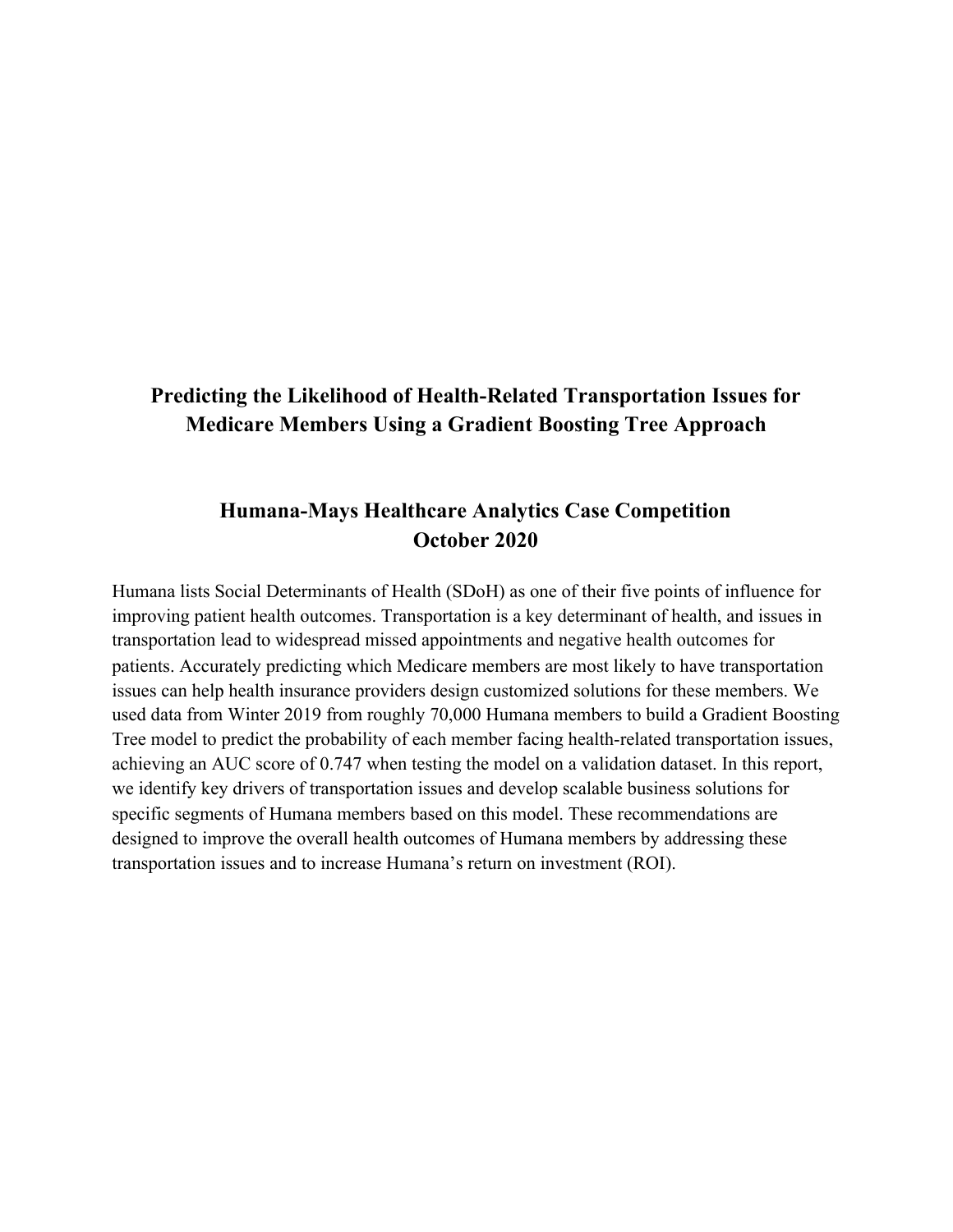# **Table of Contents**

#### 1. INTRODUCTION

#### 1.1 Background

- 1.2 The Humana Analytics Competition
	- 1.2.1 The Business Issue
	- 1.2.2 Key Performance Indicators

#### 2. DATA PREPARATION

- 2.1 Analytical Tools Used
- 2.2 Exploratory Data Analysis
	- 2.2.1 Understanding Variables
	- 2.2.2 Data Cleaning
	- 2.2.3 Variable Reduction
- 2.3 Feature Engineering
	- 2.3.1 One-Hot encoding
	- 2.3.2 Supplemental Feature: hosp\_per\_sq\_mi

#### 3. MODELING

- 3.1 Model Selection
- 3.2 Model Tuning
- 3.3 Final Model
- 3.4 Feature Importance
	- 3.4.1 Top 10 Features: Individual Dependency Analysis

#### 4. FUTURE STEPS - ANALYSIS AND ACTIONABLE INSIGHTS

- 4.1 Proposed Solutions
- 4.2 Segmentation and Scalability
- 4.3 Next Steps
	- 4.3.1 Identifying Geographic Hotspots
	- 4.3.2 Surveying Members

#### 5. CONCLUSION

- 6. APPENDIX
- 7. REFERENCES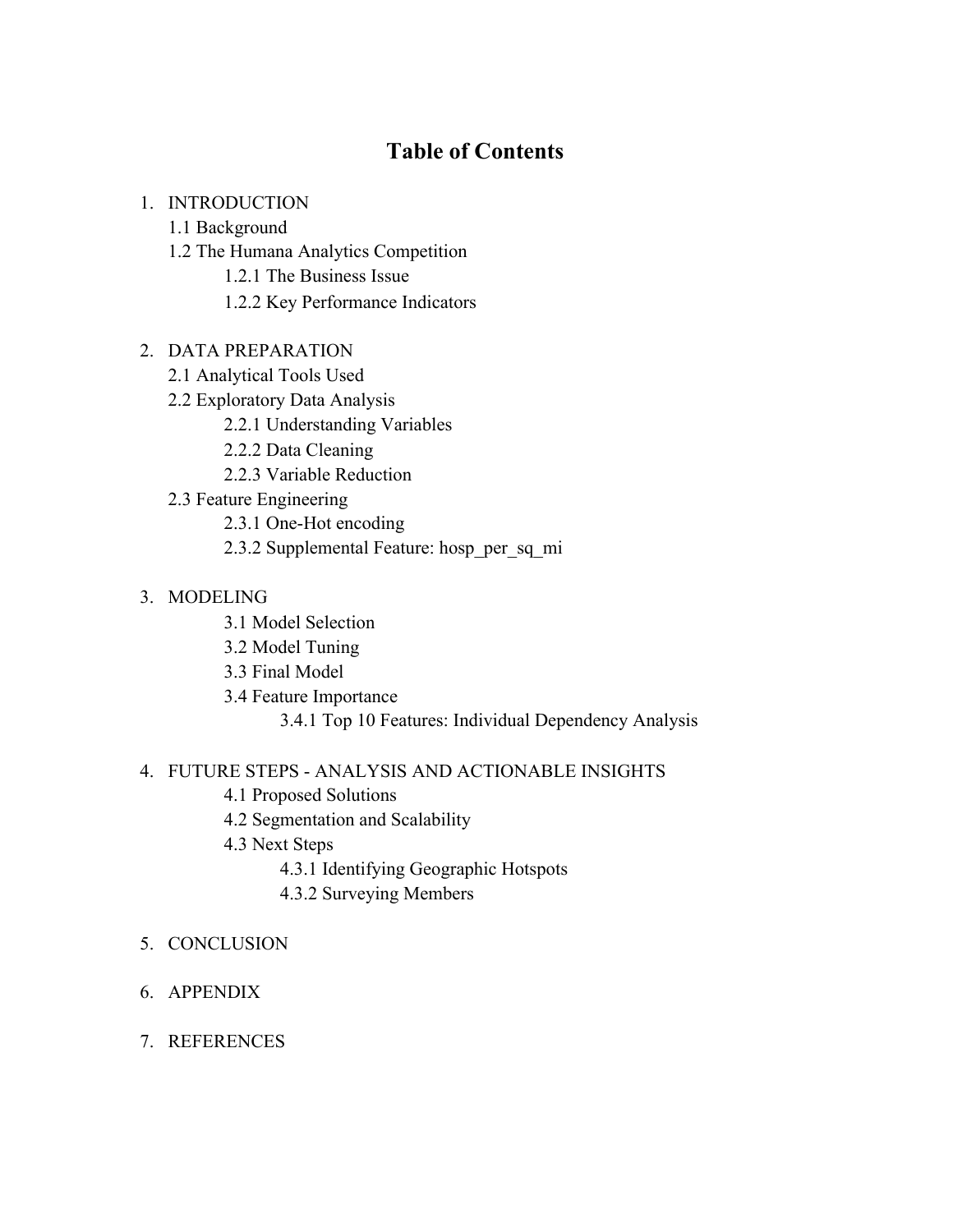# **1. INTRODUCTION**

# **1.1 Background**

According to the Robert Wood Johnson Foundation, "Social Determinants of Health (SDoH) are conditions in the places where people live, learn, work and play (that) affect a wide range of health risks and outcomes. They are the barriers to health upstream from our traditional healthcare system - things like poor education, low income, or lack of transportation, as well as food insecurity and loneliness."<sup>1</sup> Megan Callahan, the Vice President of Health Care at Lyft, also mentioned that "transportation can be one of the most important social determinants of health and also one of the most cost-effective options."<sup>1</sup>

In 2019, McKinsey & Company conducted the Consumer Social Determinants of Health Survey. It was found that 53% of respondents were impacted by at least one of these SDoH and that 15% had unmet social needs specifically in transportation.<sup>2</sup> Additionally, respondents reporting unmet transportation needs were 2.6x more likely to report multiple ER (emergency room) visits and 2.2x more likely to report an IP (in-patient) visit in a 12-month period.<sup>2</sup> Unsurprisingly, 85% of respondents reporting multiple unmet social needs indicated that they would use a social program offered by their health insurance provider.<sup>2</sup>

According to Humana, patients tend to miss appointments and become non-adherent to treatment plans and medication due to the inability to get to these appointments, related tests and the pharmacy.<sup>3</sup> Similarly, the American Hospital Association stated in 2017 that a lack of medical transportation was the leading cause of patient no-shows.<sup>3</sup> These missed appointments are associated with increased costs for the patient, disruption of provider-patient relationships, delayed care, and increased emergency room visits.<sup>3</sup> The fiscal implications of these trends are clear as well; it is estimated that missed appointments cost the healthcare industry an annual total of \$150 billion.<sup>3</sup>

Based on the variety of negative impacts that these issues have on the general health of the aforementioned patient groups as well as the financial well-being of health care providers, it is optimal for all involved parties that these providers be able to proactively identify which of their patients are most likely to be struggling with health-related transportation issues. More importantly, it is crucial that these providers are able to take steps to address these issues.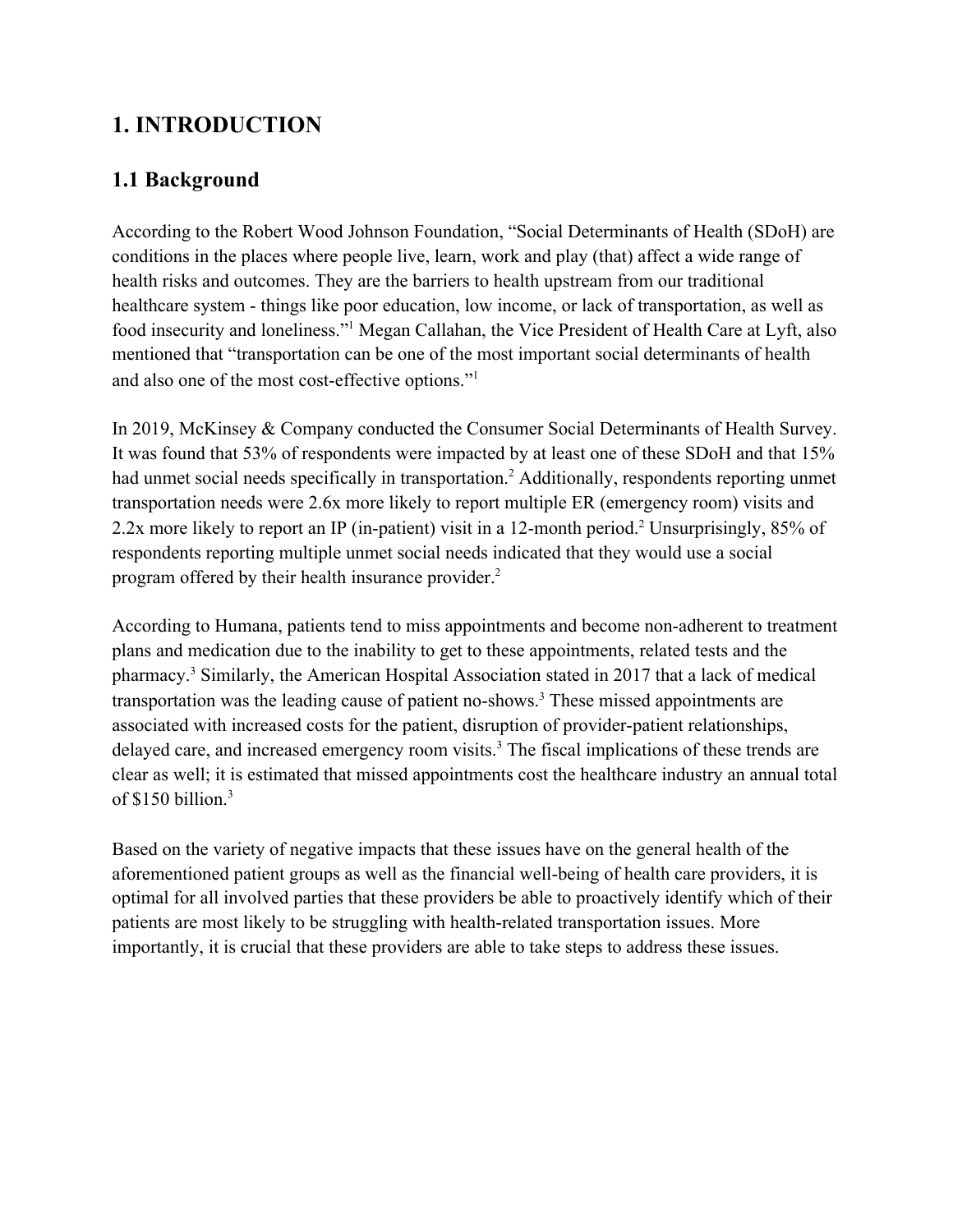# **1.2 The Humana Analytics Competition**

## **1.2.1 The Business Issue**

Humana's Bold Goal is to improve the health of the communities in their service. Humana's two enterprise strategies are to deliver an easy, seamless customer consumer experience and improve health outcomes of members.<sup>3</sup>

In this report, we discuss the use of Humana's Medicare member data (as well as supplemental public data from various sources) to predict the likelihood of each member experiencing health-related transportation issues. We examine the specifics of each model that was implemented, the most significant features affecting transportation, and the corresponding business actions that could be taken to address these issues.

## **1.2.2 Key Performance Indicators**

We have identified the following key performance indicators to evaluate the business problem:

- 1. **Health outcomes.** We design solutions around Humana's Bold Goal to increase patient access to health care and improve health outcomes.
- 2. **Cost of care.** We ensure that the cost of care for members is affordable.
- 3. **Scalability of proposed solutions.** We outline steps for scaling these solutions to make them more broadly applicable.
- 4. **Fiscal implications for Humana.** We develop profitable solutions that improve Humana's long-term ROI.

# **2. Data Preparation**

## **2.1 Analytical Tools Used**

All of the following analysis was coded in Python and implemented in Jupyter Notebooks. We used the Pandas and Numpy libraries for our initial data exploration and feature selection, Scikit-learn and Keras to implement and test various machine learning models, and Seaborn and Matplotlib to create visualizations based on our selected model.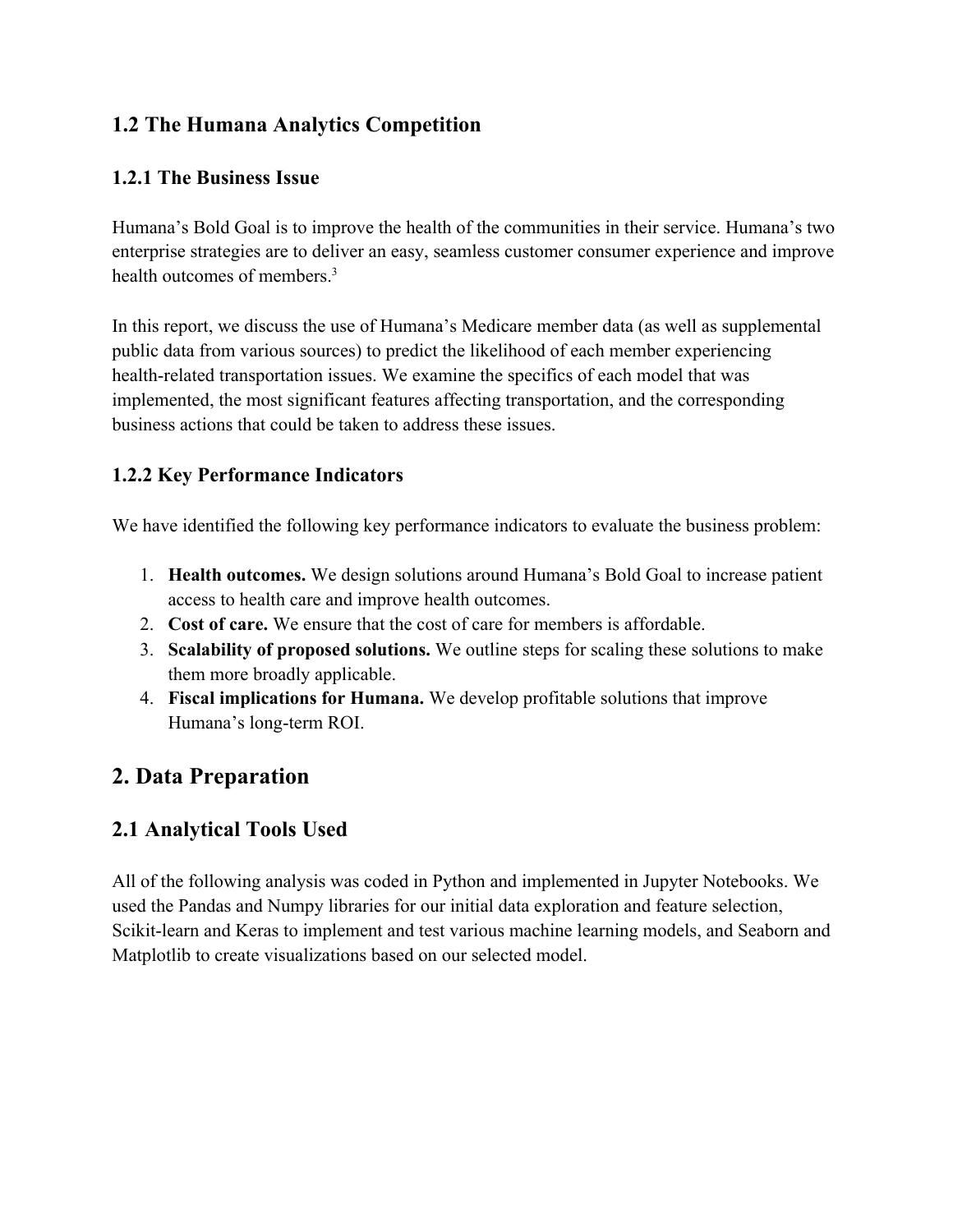# **2.2 Exploratory Data Analysis**

## **2.2.1 Understanding Variables**

In the training dataset, there were 826 features and 69572 members. Features were categorized primarily into the following groups:

- Medical claims data
- Pharmacy claims data
- Lab claims data
- Demographic/consumer data
- Credit data
- Clinical condition data
- CMS member data

Additionally, each feature fell into one of three classes: categorical data, numeric data, and binary indicators ( $1 =$  positive indicator,  $0 =$  negative indicator).

## **2.2.2 Data Cleaning**

Many of the features in the dataset contained null values. Simply dropping each member that contained one or more null values was not a feasible solution as 99.78% of the members fit this classification. We instead removed features that contained 70% or more null values and replaced the remaining missing data with the median of the respective column.

## **2.2.3 Variable Reduction**

In order to reduce the dimensionality of the dataset, we performed extensive research on each feature provided. We sorted the features into the following categories: behavioral, financial, hospital history, lifestyle, geographic, and medical history. We selected the most important and representative features from each category.

From the behavioral category, we included features most related to mental health. We also included the Medicare segmentation feature, which categorizes members based on their personality type.

From the financial category, we included the features that best summarize a member's financial status, including the low income indicator and the balance of all mortgage and credit accounts.

From the hospital history category, we included the total number of hospital and physician office visits for each member. Members with a higher number of visits are more likely to have faced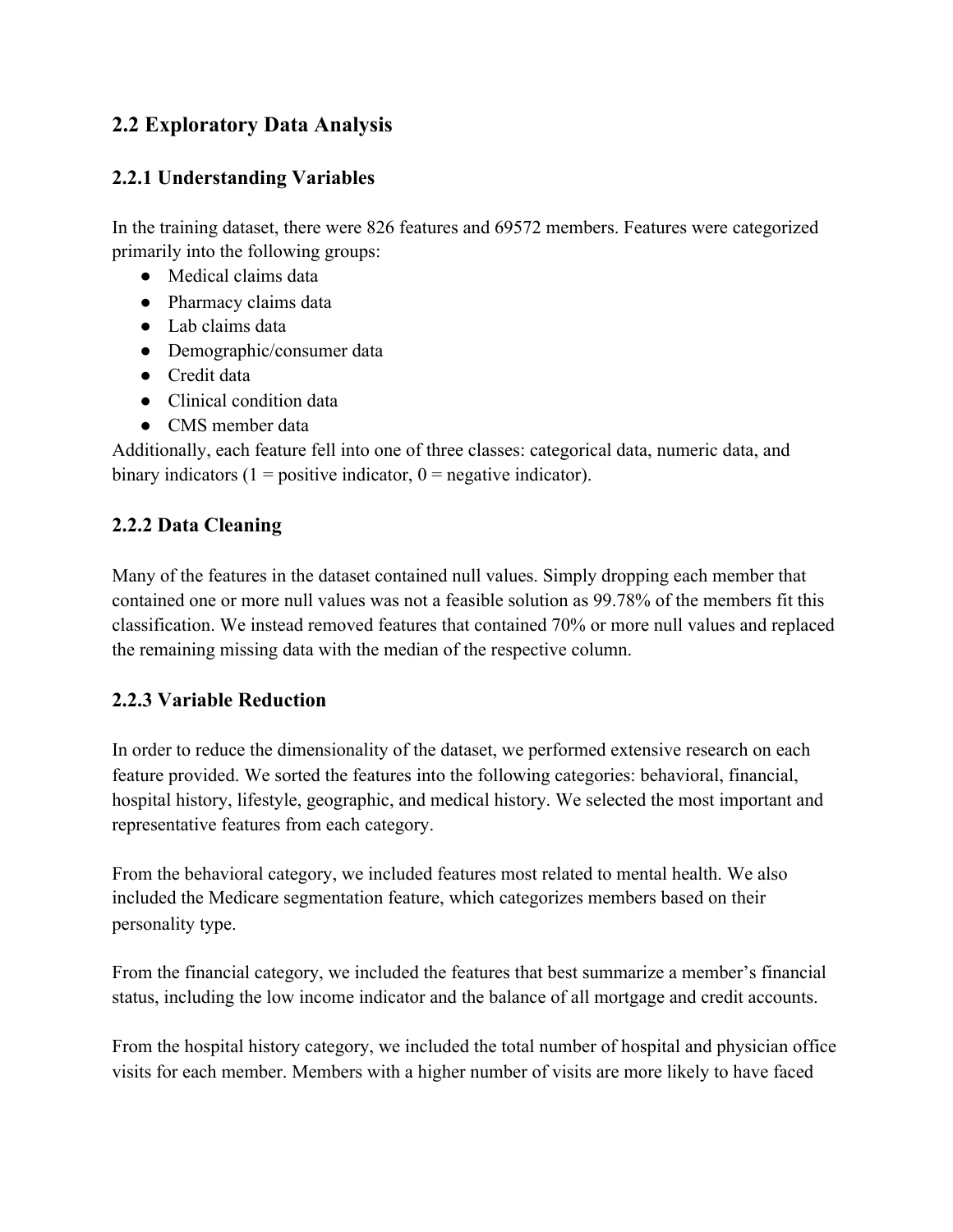some transportation issues compared to those who rarely needed to commute to the hospital or doctor's office.

The lifestyle and geographic categories consisted of one or two columns each. From the lifestyle category, we included each member's participation in the Silver Sneakers Senior Exercise Program as an indicator of their general health and independence. For the geographic category, we included the hospitals per square mile for each zip code, which we generated from external data (see 2.3. Feature Engineering).

The medical history category consisted mainly of the betos- and submcc- variable groups. In order to assess the relevance of different medical conditions, we filtered the data in Excel to include only members testing positive for a given condition. We repeated this for each condition and recorded the number and percentage of members from each population that had experienced health-related transportation issues in the past. This helped give us an initial idea of which medical conditions should be included in our analysis.

After reducing the dimensionality and performing one-hot encoding and feature supplementation (see 2.3 Feature Engineering) we move forward with 176 features for further analysis.

# **2.3 Feature Engineering**

## **2.3.1 One-Hot Encoding**

Machine learning models are inherently mathematical, and a common problem that arises as a result of this is the presence of categorical (nonnumeric) variables. In Humana's dataset, some examples of these variables included language spoken, sex, and Medicare segmentation. One-hot encoding is the process of translating categorical variables into a series of binary indicators in order to record that same data in a numeric fashion that is more compatible with modeling efforts. For example, a language feature having two categorical entries (ENG, SPA) would be transformed into two separate columns: one binary indicator for members that speak English and another for those that speak Spanish (Figure 1).

A downside of one-hot encoding is the generation of a new feature for every unique value of the corresponding categorical variable; however, the inevitably sparse nature of the resulting binary indicators means that performance issues as a result of this process are uncommon. After extensive variable reduction, Humana's dataset contained a total of eight categorical variables, which were translated into a total of 59 binary indicators.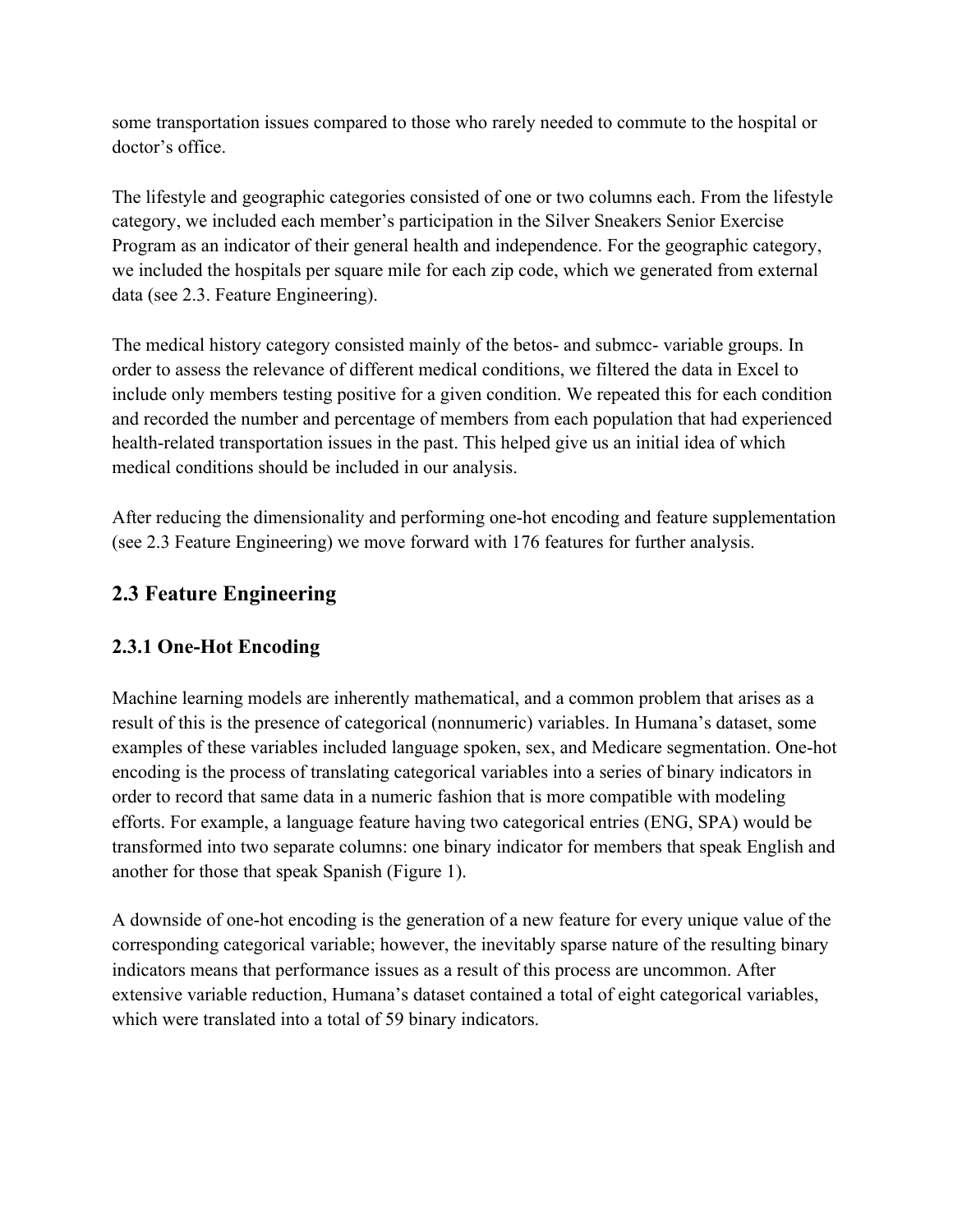| lang_spoken_cd | lang_spoken_cd_ENG | lang_spoken_cd_SPA |
|----------------|--------------------|--------------------|
| <b>ENG</b>     |                    |                    |
| <b>SPA</b>     | U                  |                    |
| <b>ENG</b>     |                    | U                  |
| <b>ENG</b>     |                    | U                  |
| <b>SPA</b>     |                    |                    |

 **Figure 1.** Categorical data before and after one-hot encoding.

## **2.3.2 Supplemental Feature: hosp\_per\_sq\_mi**

In an effort to best predict the likelihood of a Medicare member experiencing health-related transportation issues, a measure of each member's general proximity to their corresponding care facility was desired. In order to achieve this, two supplemental datasets were incorporated: the U.S. Census Gazetteer Files<sup>4</sup>—which contain information regarding the area of all U.S. zip codes—and a government-maintained list of all hospitals registered with Medicare and their corresponding addresses.<sup>5</sup> First, a feature that counted the number of Medicare hospitals in each member's zip code was generated. The area of each zip code was then incorporated. These two features were used to generate the final hosp\_per\_sq\_mi feature, a measure of Medicare hospital density in the immediate vicinity of each member.

# **3. MODELING**

## **3.1 Model Selection**

We examined five different binary classification algorithms: Support Vector Machines (SVM), Logistic Regression, Random Forests, Neural Networks, and Gradient Boosting Trees. We evaluated each model by calculating probabilities for each Medicare member and then calculating AUC scores using labeled training data.

Each algorithm was tested with a baseline set of parameters before undergoing hyperparameter tuning. The SVM and Neural Network models encountered a variety of performance issues while also achieving substantially lower AUC scores. The Logistic Regression, Random Forest, and Gradient Boosting Tree models were thus selected for fine tuning.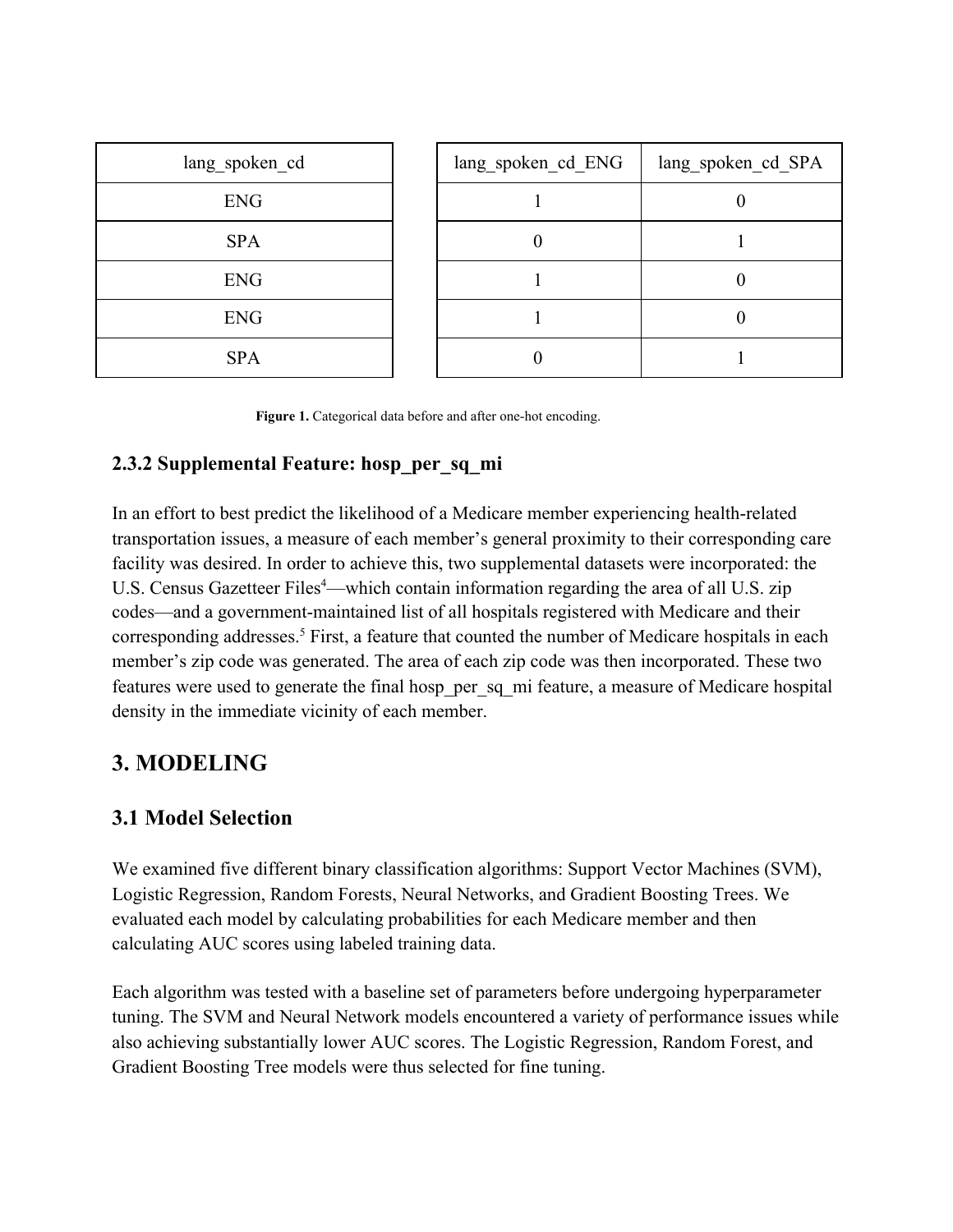## **3.2 Model Tuning**

For each model, a randomized search across a wide range of parameters was performed. Optimal parameters from the randomized search were then used to devise a more granular set of potential parameter values. The final parameters were then determined via four-fold cross validation. Each model was run ten times with identical random states used to further partition Humana's data into training and testing sets for model tuning. The optimized hyperparameters and AUC scores for each model are listed in Figure 2.

| Model                                                                                                                                                                                                               | Tuned Hyperparameters                                                                                                                            | Average AUC Score |  |
|---------------------------------------------------------------------------------------------------------------------------------------------------------------------------------------------------------------------|--------------------------------------------------------------------------------------------------------------------------------------------------|-------------------|--|
| <b>Random Forest</b>                                                                                                                                                                                                | n estimators = $800$<br>min samples split = $5$<br>min samples $leaf = 1$<br>$max$ features = 'sqrt'<br>max $depth = 110$<br>$bootstrap = False$ | 0.730             |  |
| <b>Logistic Regression</b>                                                                                                                                                                                          | test size $= 0.1$<br>random state $= 7$<br>n samples = $1000$<br>$n \text{ classes} = 2$                                                         | 0.732             |  |
| learning rate = $0.005$<br>max $depth = 5$<br>max features $= 13$<br><b>Gradient Boosting</b><br>min samples $split = 1200$<br><b>Tree</b><br>min samples $leaf = 50$<br>$n$ estimators = 1500<br>subsample = $0.8$ |                                                                                                                                                  | 0.747             |  |

**Figure 2.** Tuned hyperparameters and AUC scores for each model.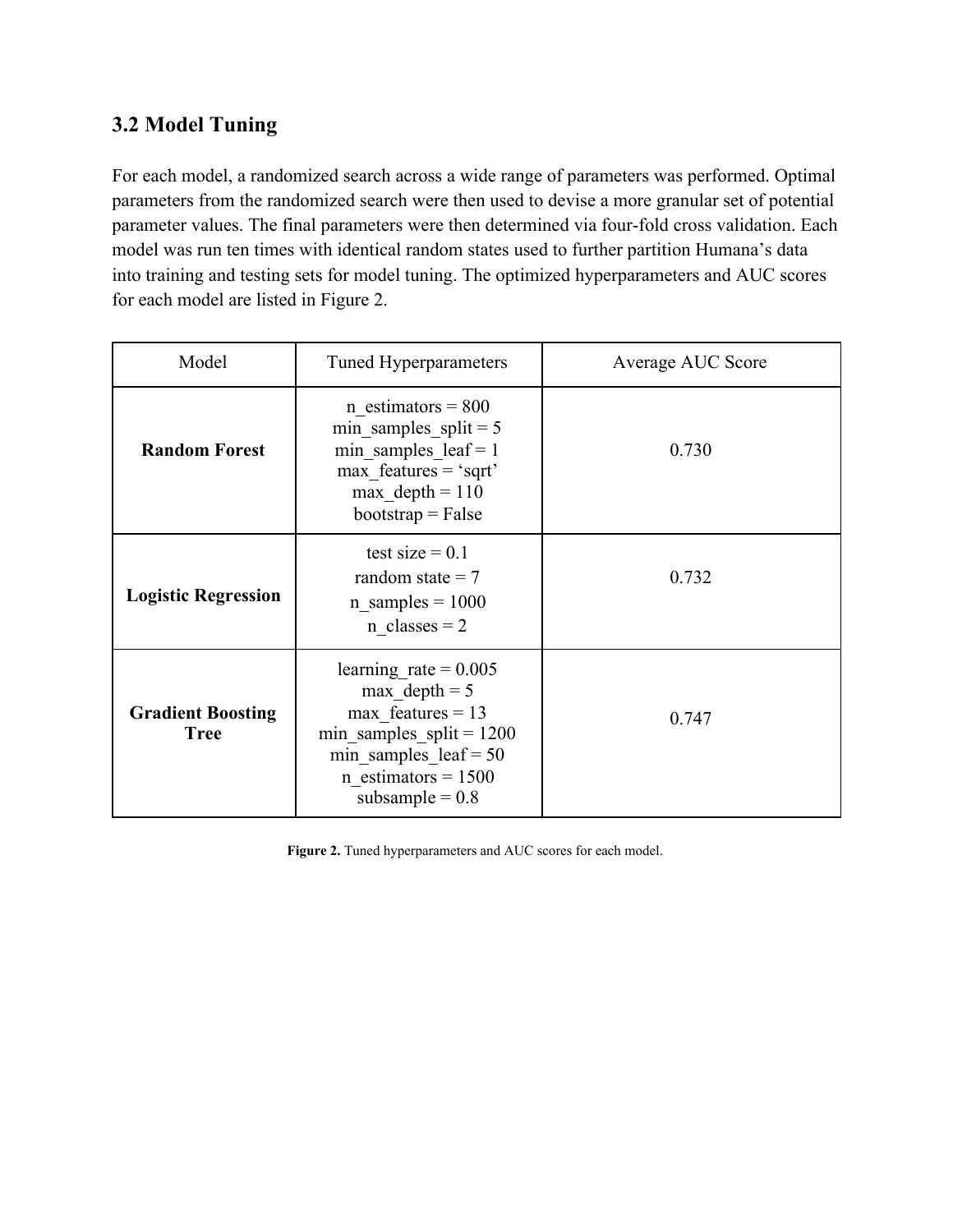## **3.3 Final Model**

The Gradient Boosting Tree model was identified as optimal and was thus selected for use on the holdout data. Further tuning led to an optimal ROC curve (Figure 3) with an AUC score of 0.75 when tested with the validation set.



**Figure 3.** ROC curve for the tuned Gradient Boosting Tree model.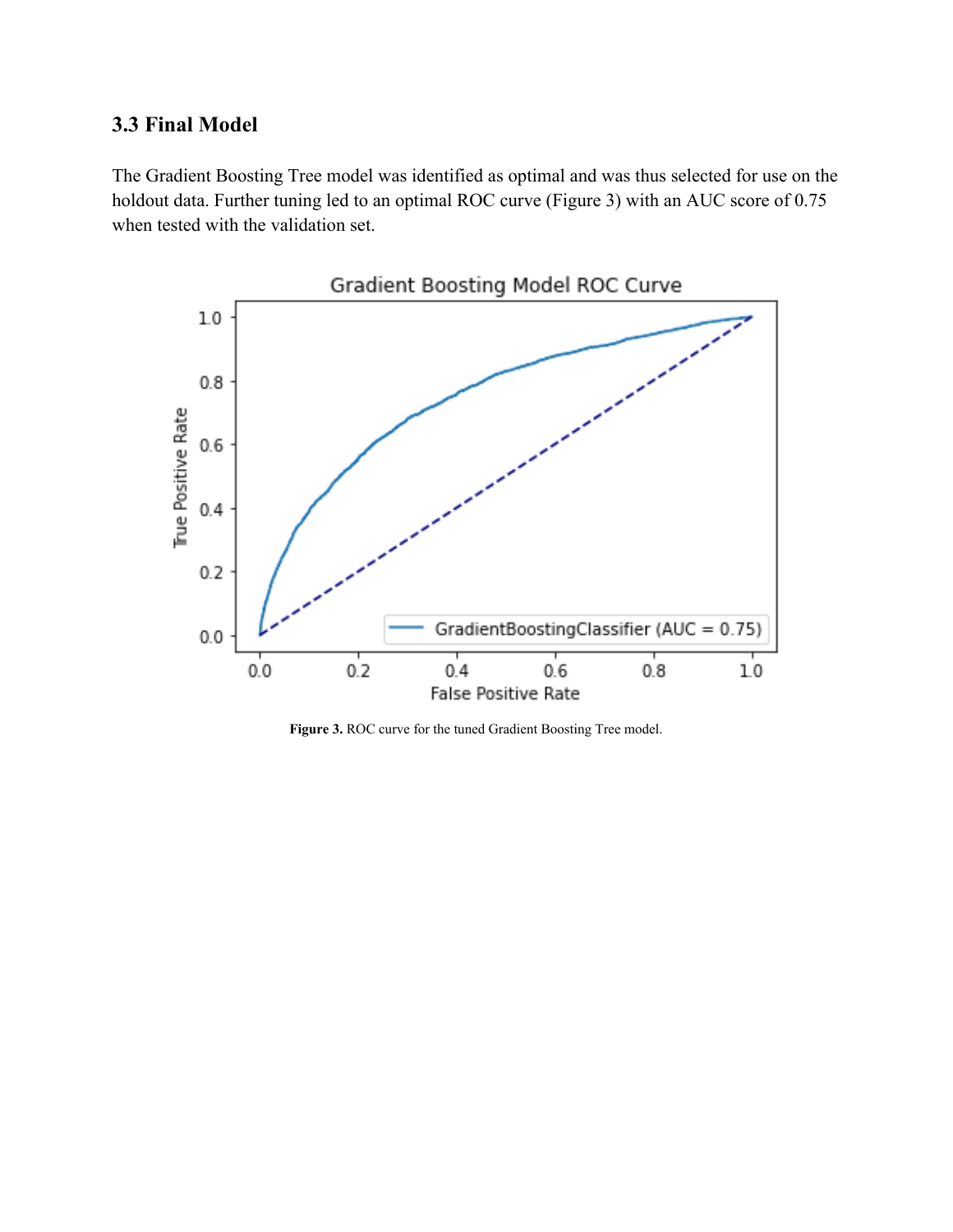## **3.4 Feature Importance**

In order to develop insights from the model output, it is important to understand which of the included features have the greatest impact on the target variable. To accomplish this, the 20 most important features (assessed by the Gradient Boosting Tree model) were plotted (Figure 4).



**Figure 4:** Top 20 most important features in the tuned Gradient Boosting Tree model.

The above features were grouped into broader categories: physical/health, financial, hospital visit history, home status, and age. Since these categories are substantially represented in the top ten features, our following analysis focuses on those features. The definitions for the top twenty features can be found in the Appendix. We list the top ten here for reference:

**est age** - Member age calculated using est bday, relative to score/index date **total ambulance visit ct pmpm** - Total number of ambulance visits per month **cms** low income ind - Low income subsidy indicator from CMS **cms\_rx\_risk\_score\_nbr -** CMS Medicare Rx Risk Score **cms\_disabled\_ind** - Disability indicator **cms** tot ma payment amt - Total Medicare Advantage payment amount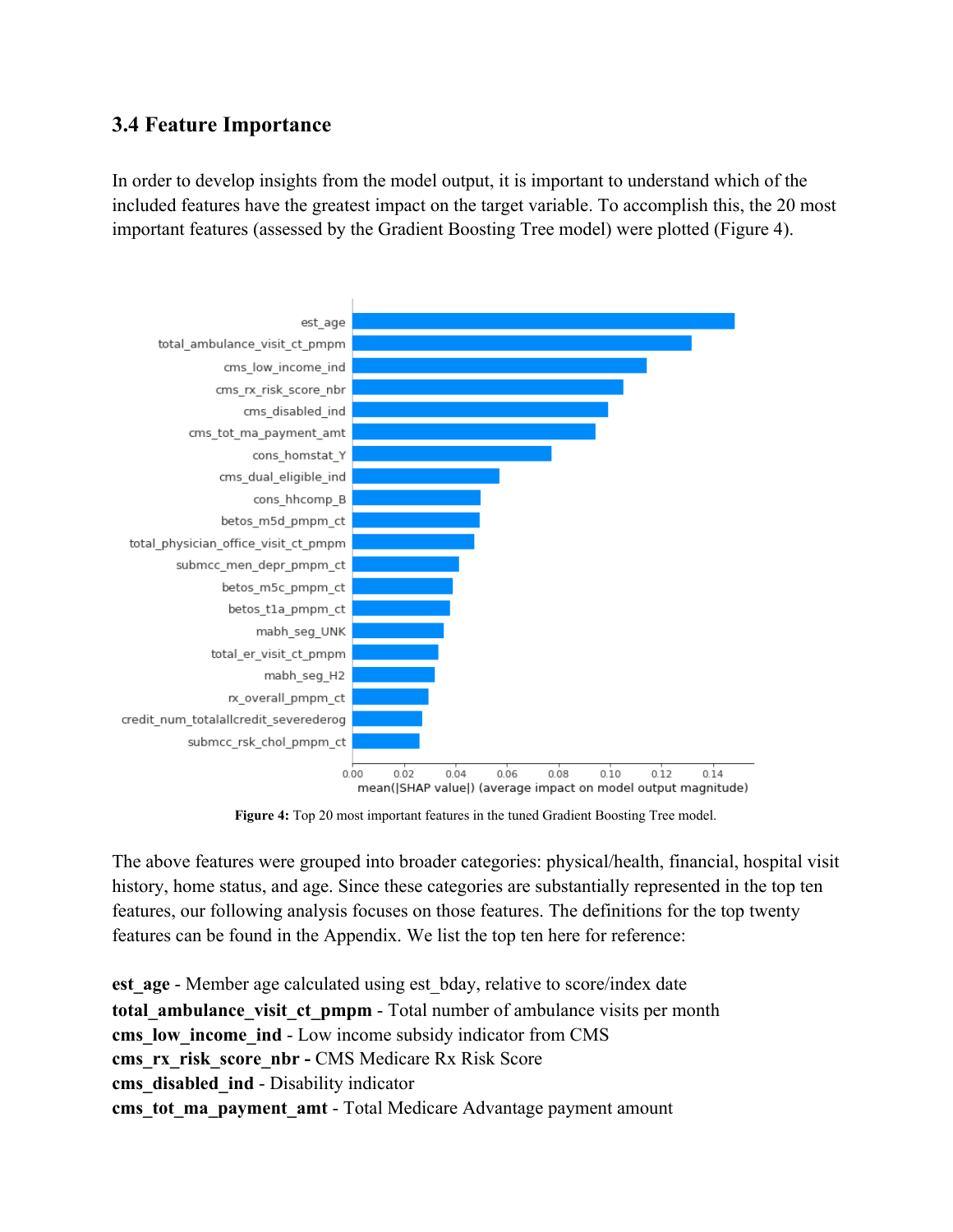#### **cons\_homstat\_Y** - Homeowner indicator

**cms** dual eligible ind - Dual eligibility indicator (eligible for both Medicare and Medicaid) **cons** hhcomp **B** - Indicates if member lives with spouse and no children present **betos m5d pmpm ct** - Number of visits to a specialist per month

The SHAP Python library was used to gain a better understanding of each of these features. A feature having a higher SHAP value has a greater influence on the overall output of the target variable. The SHAP value of a feature also varies with the relative value of that feature (Figure 5). For example, est age has a higher SHAP value for younger members, implying that they can be more easily classified by the model (as younger members are much less likely to experience transportation issues).



**Figure 5.** SHAP value as a function of relative feature value for the 10 most important features.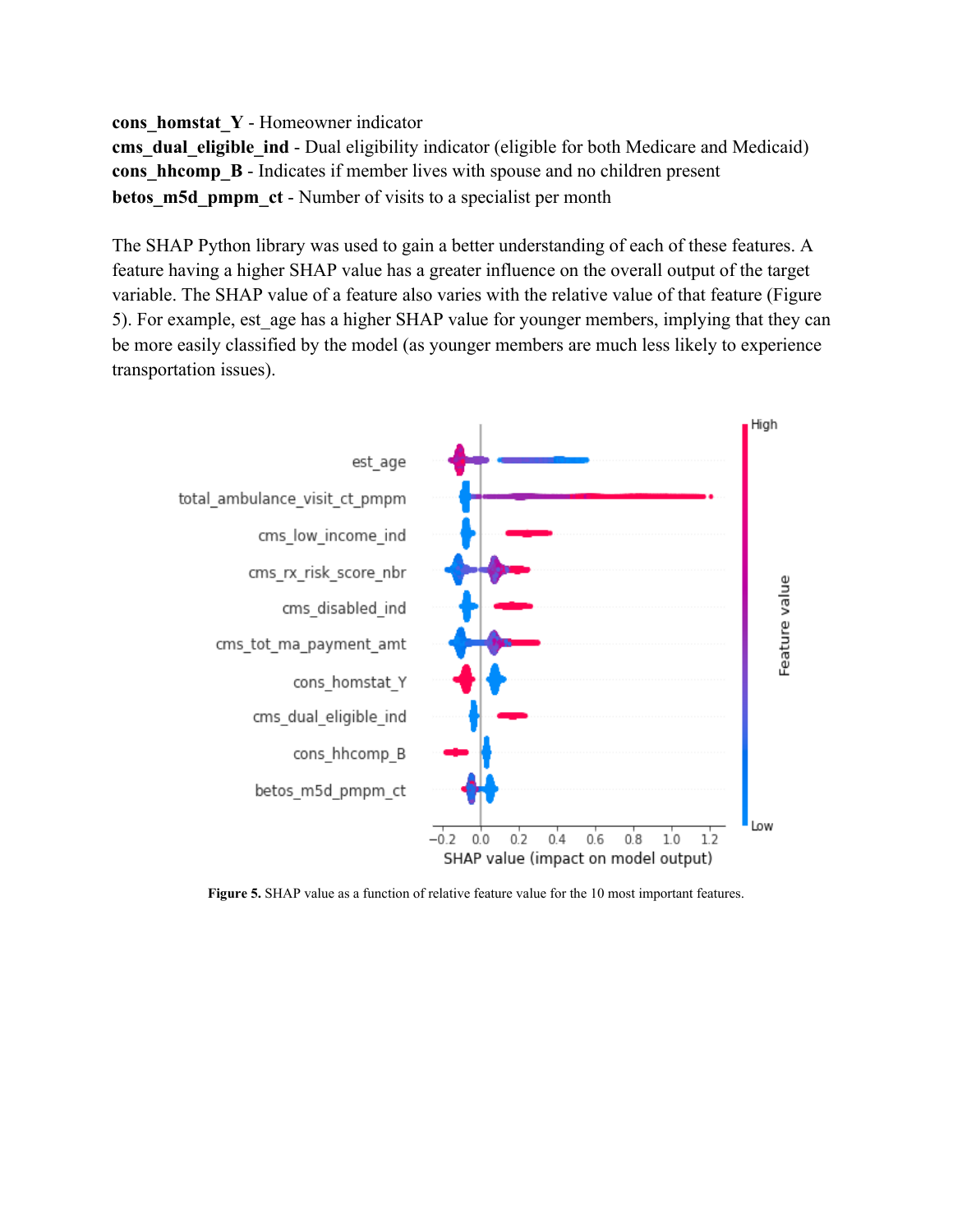

#### **3.4.1 Top 10 Features: Individual Dependency Analysis**

Figure 6. SHAP value as a function of est age feature (left) and age distribution of dataset (right).

The high SHAP value of the est age feature when it is roughly 60 or less indicates that younger members are more easily classified by the model. Per our model predictions, they are generally classified as a 0 for transportation issues, presumably due to their independence and general mobility. To investigate this further, we plotted the distribution of ages in the dataset (Figure 6). From this plot, we see that the vast majority of Humana's members are above the age of 60. Since they represent a much higher percentage of the dataset, these members cannot be as easily classified; thus, the model continues to explore other features.

Physical/Health:



**Figure 7.** SHAP value as a function of cms\_disabled\_ind (left) and as a function of cms\_rx\_risk\_score\_nbr (right).

These graphs detail how the cms\_disabled\_ind and cms\_rx\_risk\_score\_nbr features generally have a greater effect on model output when they have higher values (Figure 7). This is likely due to members with disabilities having difficulty utilizing public transportation or driving themselves to appointments without assistance.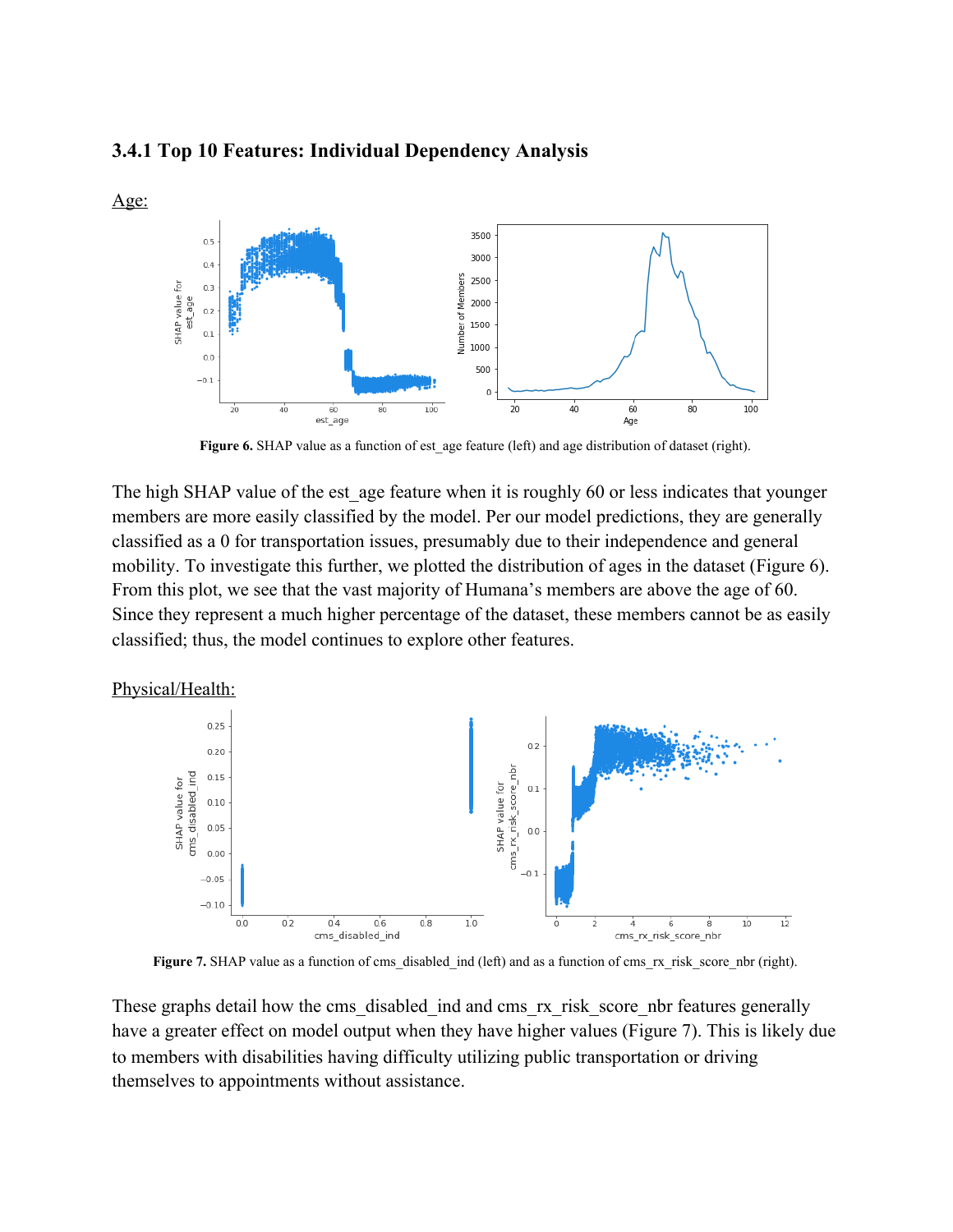#### Financial:



**Figure 8.** SHAP value as a function of cms\_low\_income\_ind (left) and as a function of cms\_tot\_ma\_payment\_amt (right).

The first graph above shows that the cms low income ind feature exhibits a higher SHAP score when it is classified as 1 (Figure 8), while the second graph shows that the cms tot ma payment amt feature has a higher SHAP score when it has a value greater than or equal to 4000 (Figure 8). Upon further investigation, we found that low income individuals are more likely to face transportation issues, while this is less often the case for high-paying Medicare Advantage members. Lower income individuals are likely to have trouble paying for transportation and might not own a vehicle, and these individuals also face a lack of Medicare Advantage benefits that would allow them to bypass transportation issues.

Hospital visit history:



**Figure 9.** SHAP value as a function of total ambulance visit ct pmpm (left) and as a function of betos m5d pmpm ct (right).

The first graph shows a high SHAP value for the total ambulance visit ct pmpm feature when it has a value of 1.5 or higher (Figure 9). Presumably, members who frequently use ambulance services tend to have more health problems in general, making them more likely to experience transportation issues. The second graph shows that the betos\_m5d\_pmpm\_ct feature exhibits a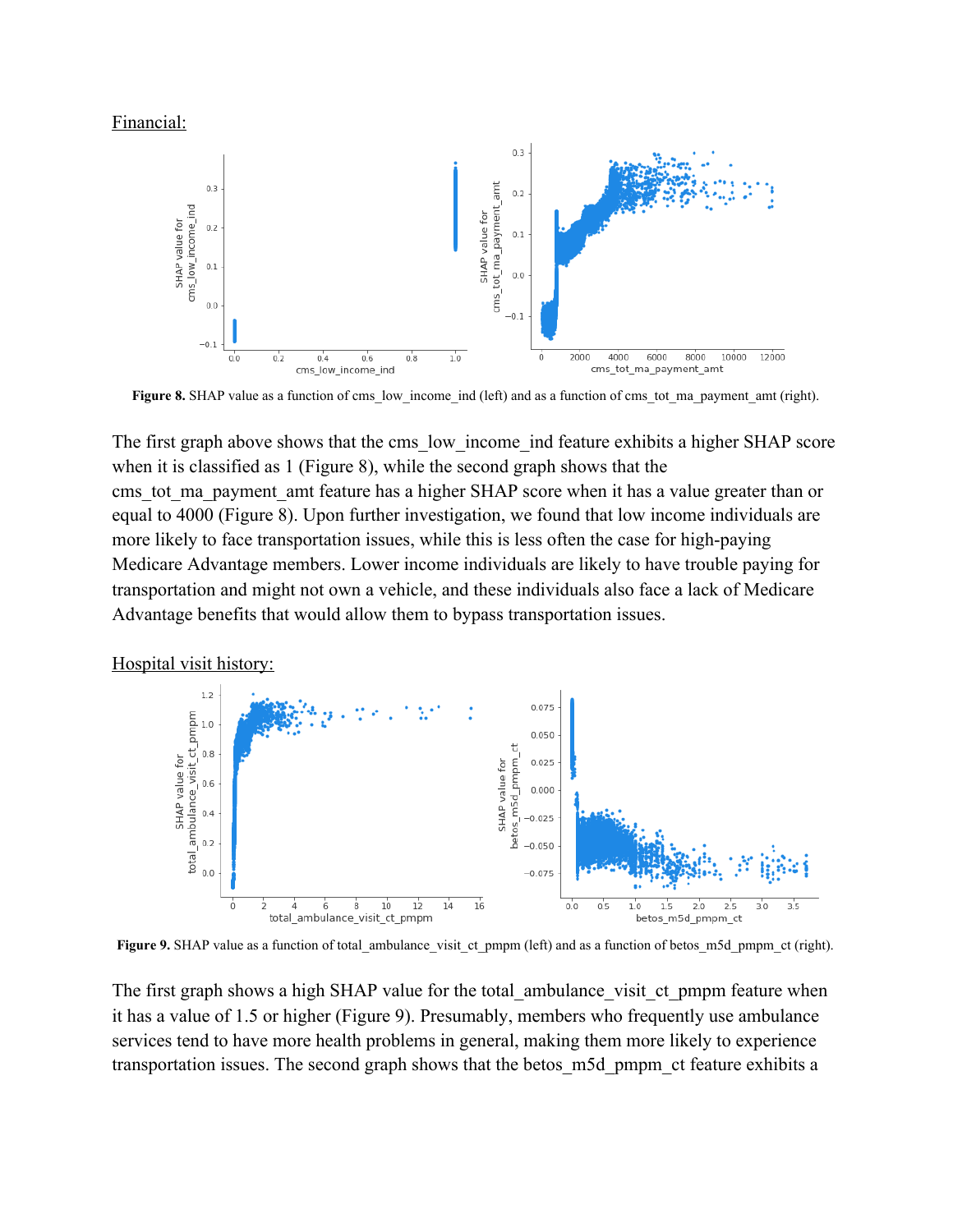high SHAP value when it has a value of 0, presumably because members who cannot see a specialist as often are more likely to be those experiencing transportation issues (Figure 9).



**Figure 10.** SHAP value as a function of cms\_homstat\_Y (left) and as a function of cons\_hhcomp\_B (right).

The first graph plots SHAP value by homeowner status indicator (Figure 10). This feature has a higher SHAP value when it is classified as 0, and members who fit this classification generally report a 1 for transportation issues—likely because they are low-income individuals. The second graph plots SHAP value as a function of cons\_hhcomp\_B, which indicates whether a member lives with only their spouse. This feature has a higher SHAP score when its value is 0, presumably because members like these don't have anyone to help them with transportation.

Miscellaneous - Medicare (age) /Medicaid (income) dual eligibility:



Figure 11. SHAP value as a function of cms\_dual\_eligible\_ind.

Medicare/Medicaid dual eligibility is for members who are both senior citizens and low-income. This feature has a higher SHAP value when it is classified as 1, likely since dually eligible members are more likely to face transportation issues as a result of their low-income status (Figure 11).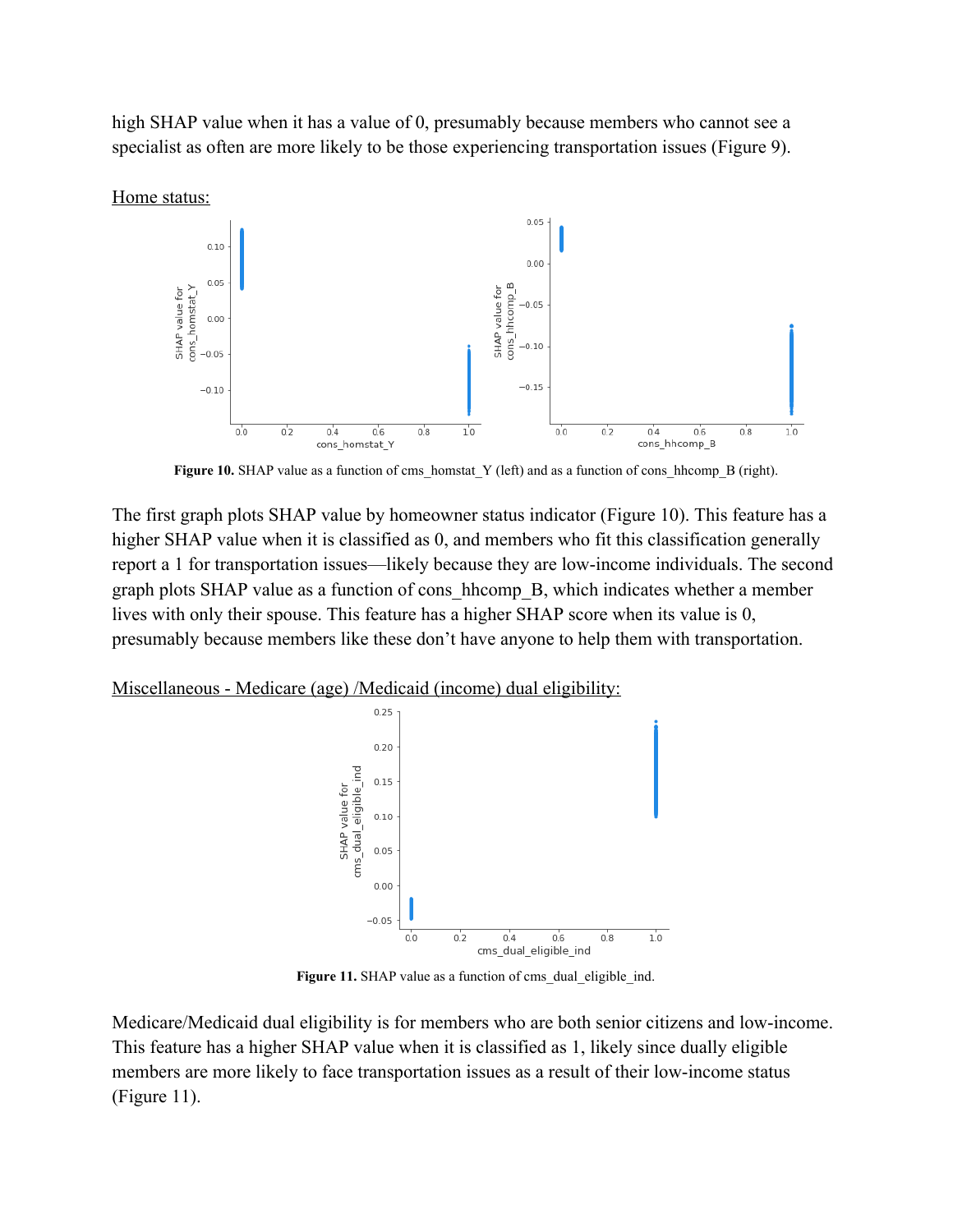# **4. FUTURE STEPS - ANALYSIS AND ACTIONABLE INSIGHTS**

Based on the results of our analysis, we propose a class of four different solutions for Humana to implement: virtual appointments, partnerships with walk-in retail clinics and urgent care centers, non-emergency medical transportation (NEMT) programs, and in-house care. Below, we outline past efforts at implementing these solutions along with the feasibility of each solution. We also outline the extent to which they could benefit patients, insurers, and care providers. It is important to note that Humana and several other insurers and care providers already offer some of these services, and that much of the value in our analysis comes in the form of a rigorous and scalable methodology for identifying which solution best suits each member.

## **4.1 Proposed Solutions**

## **Virtual Appointments**

Currently, Humana offers telemedicine in many of its plans. We believe that expanding the use of telemedicine can reduce transportation issues, specifically for individuals with chronic illnesses and/or lowered mobility. We recommend expanding Humana's telemedicine service to high-risk individuals if they are not already included, and advertising the service to these members specifically. We especially recommend taking advantage of telemedicine for older individuals that live with someone who can help them navigate the online platform.

Recent technological advances along with the demands introduced by the COVID-19 pandemic have given rise to an abundance of research into the benefits of virtual care. In addition to being effective in preventing the spread of infectious diseases like COVID-19, virtual care is fiscally beneficial. The average telehealth visit costs \$79, while the average office visit costs \$146. Therefore, by leveraging telehealth, Humana can lower the costs of covering medical services that their members require.<sup>6</sup> We recommend that Humana continue to leverage virtual care post-pandemic.

One concern with virtual care is that the decreased cost for patients can lead to unnecessary use.<sup>6</sup> Once the COVID-19 pandemic ends and it is safe for members to visit the doctor in-person, we recommend that Humana prioritizes virtual service for groups of patients facing more severe chronic illnesses and mobility issues. For healthier members, we recommend increasing the price of telemedicine appointments. This will deter these members from overusing the system and resolve transportation issues for members with high medical risk and low mobility.

## **Partner with Retail Clinics and Urgent Care Centers**

Another step we propose is the expansion of Humana's partnerships with care providers in the form of retail clinics and urgent care centers. In addition to Humana and other insurers' experience in this field making it an established practice<sup>7</sup>, recent increases in the scope of care of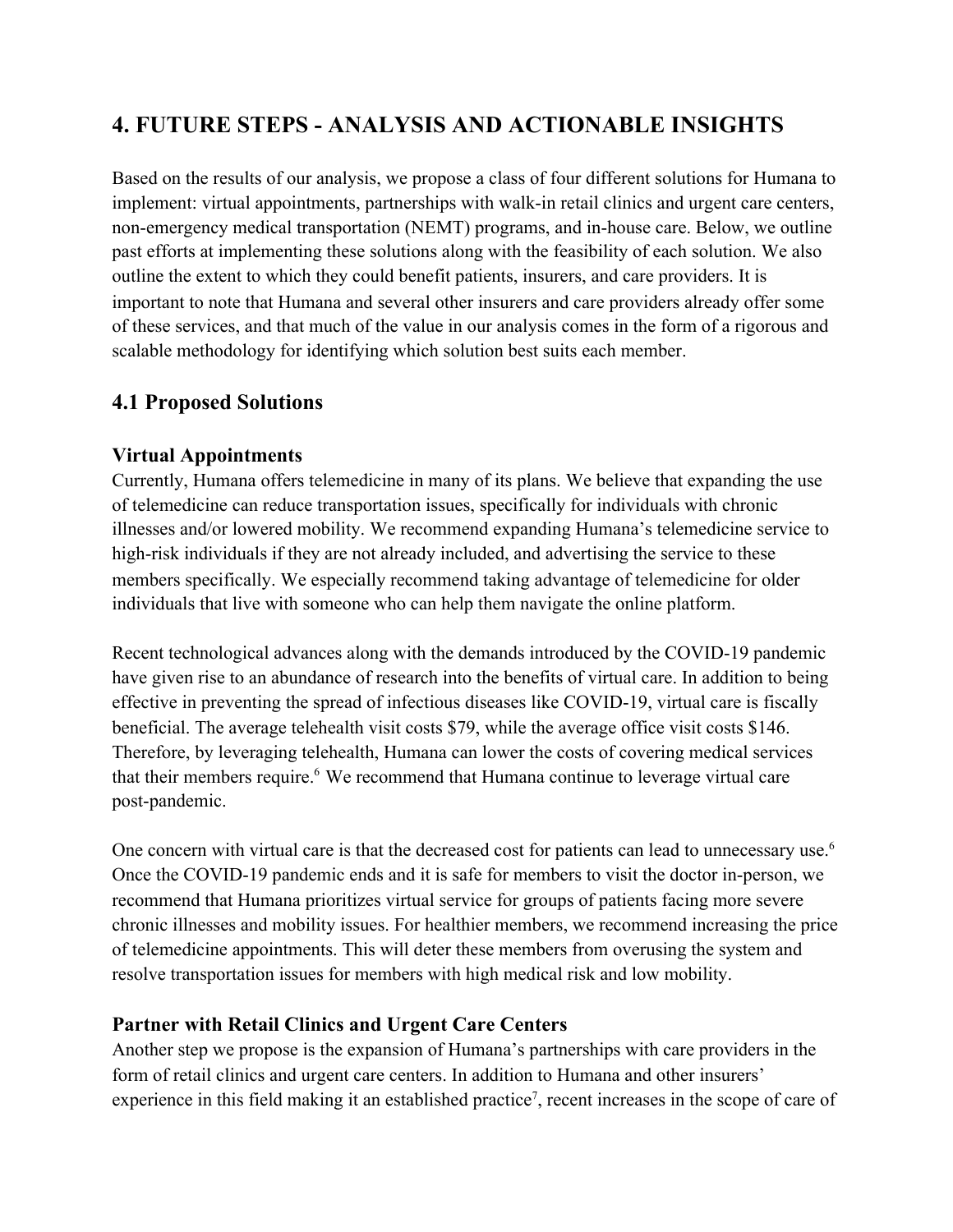these facilities ensures quality of care for patients.<sup>8</sup> Retail clinics offer competitive treatment for low-acuity issues that they specialize in at rates that are substantially lower than physician's offices.<sup>9</sup> Thus, it is feasible that Humana could offer plans with lower rates than their current plans centered around hospital-based care in a way that increases their profit margin. These lower rates would also allow for a decrease in member costs and an increase in members' ability to access the care they need. The ability of retail clinics to host a substantial amount of patients also addresses concerns regarding the scalability of this initiative; a 2017 analysis found that retail clinics serve an average of 9,000 patients annually.<sup>10</sup>

## **NEMT (Non-Emergency Medical Transportation)**

Humana already provides NEMT to a subset of their members, so our main goal is to devise an expansion plan that will help Humana increase their ROI. A 2018 study that tested six diseases for patients that have "sufficient monthly treatment volumes" showed that NEMT results in a total positive ROI of \$480 million annually for every 30,000 Medicaid beneficiaries.<sup>11</sup> The study also highlights the difference in ROI based on disease, where the treatment of chronic diseases generally leads to a better ROI. For example, dialysis for kidney disease and wound care for diabetes resulted in a positive ROI while treatment for substance abuse generally resulted in a negative ROI.<sup>11</sup>

Therefore, we suggest that Humana categorizes members by different types of diseases and selects those that require more extensive monthly treatment, which correlates with a lower overall medical fee.<sup>11</sup> Humana can offer unlimited NEMT for members with diseases that are associated with a positive ROI, and for those with diseases that are less economically efficient to treat, we propose an alternative structure in which insurance premiums are higher or the extent of NEMT use is limited. By implementing this solution, Humana will enhance the ROI of their NEMT program while resolving transportation issues for its beneficiaries who are chronically ill and/or disabled (Figure 12).

| <b>Payment Solutions Based on Customer Persona</b><br>(cases may vary by disease type) |                                                                                      |                                                      |                                                      |  |  |
|----------------------------------------------------------------------------------------|--------------------------------------------------------------------------------------|------------------------------------------------------|------------------------------------------------------|--|--|
| <b>Treatment frequency</b>                                                             | 3 - 6 treatments per<br>month                                                        | 6 - 11 treatments per<br>month                       | $11+$ treatments per<br>month                        |  |  |
| Potential ROI                                                                          | Negative                                                                             | Neutral                                              | Positive                                             |  |  |
| Solution (insurance)<br>plan to implement or<br>retain)                                | High-cost plan with<br>unlimited NEMT or<br>general plan with<br>limited NEMT counts | Retain general plan<br>with unlimited<br><b>NEMT</b> | Retain general plan<br>with unlimited<br><b>NEMT</b> |  |  |

**Figure 12.** Recommended NEMT protocol and insurance plans based on characteristics of member illnesses.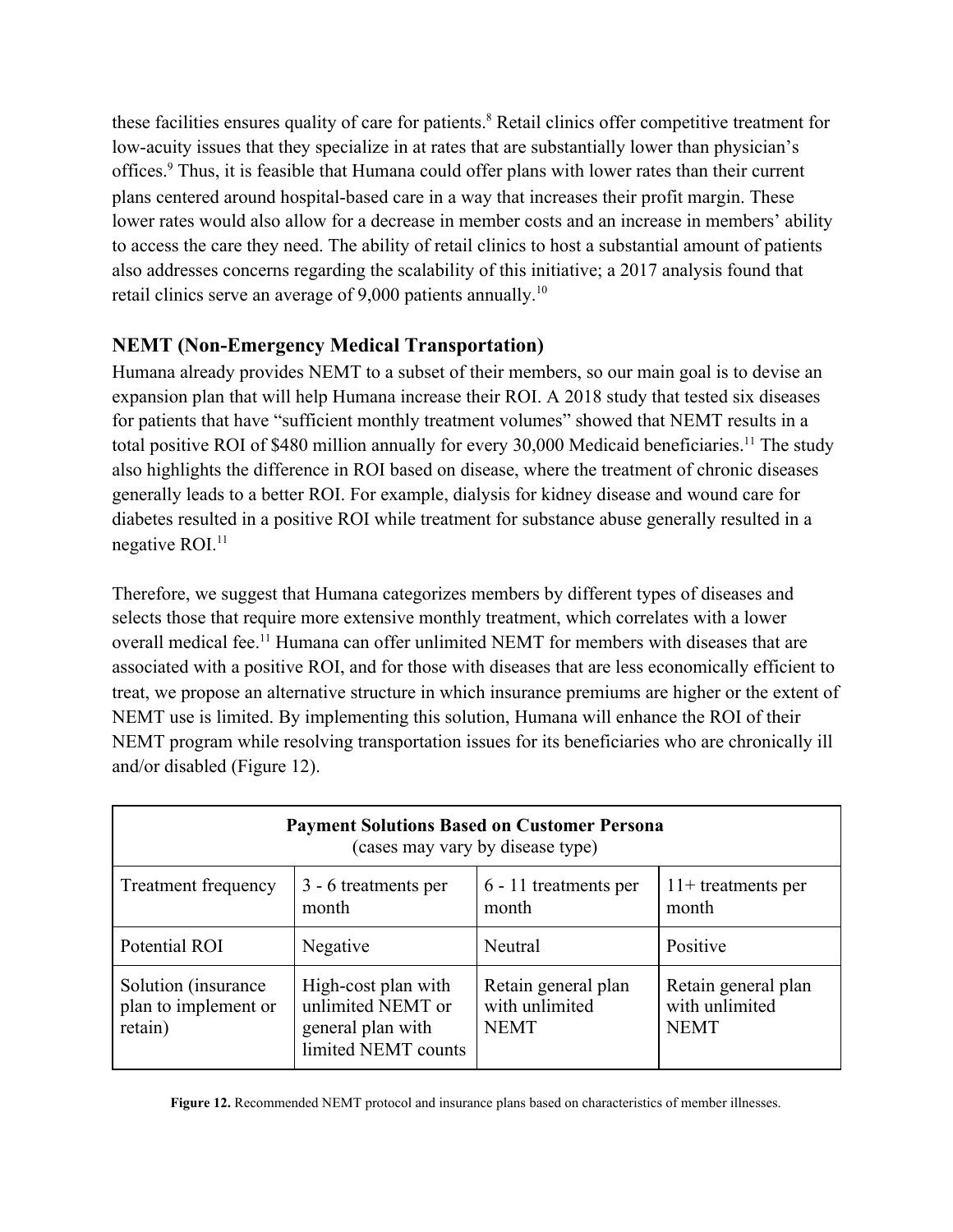#### **In-House Care**

We determined that disabled members and those with high CMS Risk Scores would benefit from in-house medical care. We prioritize members who are above the age of 60 and live by themselves or only with their partner.

According to Harvard Health, all Medicare Advantage members are covered for in-home medical appointments, depending on their health conditions.<sup>16</sup> In the past ten years, the number of in-home medical appointments has doubled. <sup>16</sup> In addition to increasing medical access for individuals with chronic health conditions, in-home appointments help foster a provider-patient relationship and allow the provider to have a better understanding of the patient's living situation<sup>16</sup>

Currently, Humana offers in-home support from care managers who answer care-related questions. We propose an addition to Humana's Special Needs Medicare Advantage plan that includes in-home appointments with medical specialists that are certified to conduct check-ups and administer treatment. Members that are eligible for the program will be over the age of 60, disabled or chronically ill, and live by themselves or only with their partner. Another possibility is a discounted enrollment plan for low-income eligible individuals, which would come at a low cost to Humana since this population comprises only 3% of the dataset. The fiscal benefits of this possibility, however, are relatively uncertain and should be investigated further.

## **4.2 Segmentation and Scalability**

As mentioned, Humana and other health insurance companies and care providers already offer some form of the solutions mentioned above. The benefits of our analysis thus come in the form of a rigorous, widely-applicable method of identifying which solutions are compatible with members predicted to be experiencing health-related transportation issues.

We have included the following logic tree to illustrate the concept of funneling members into each of the four solution groups (Figure 13). Threshold values are determined by the analysis of individual features and their relationships with the target variable in section 3.4.1. The tree diagram highlights that there is not a one-size-fits-all method for resolving transportation issues. For members experiencing issues that do not fall into one of the solution classes based on our model, we recommend following up with a survey that would allow them to rank their preferences based on which solution would work best for their situation.

The methodical and objective nature of this solution tree also provides a convenient degree of scalability for segmenting large numbers of members. This logic could feasibly be implemented in code and extended to more features and separate datasets with varying features.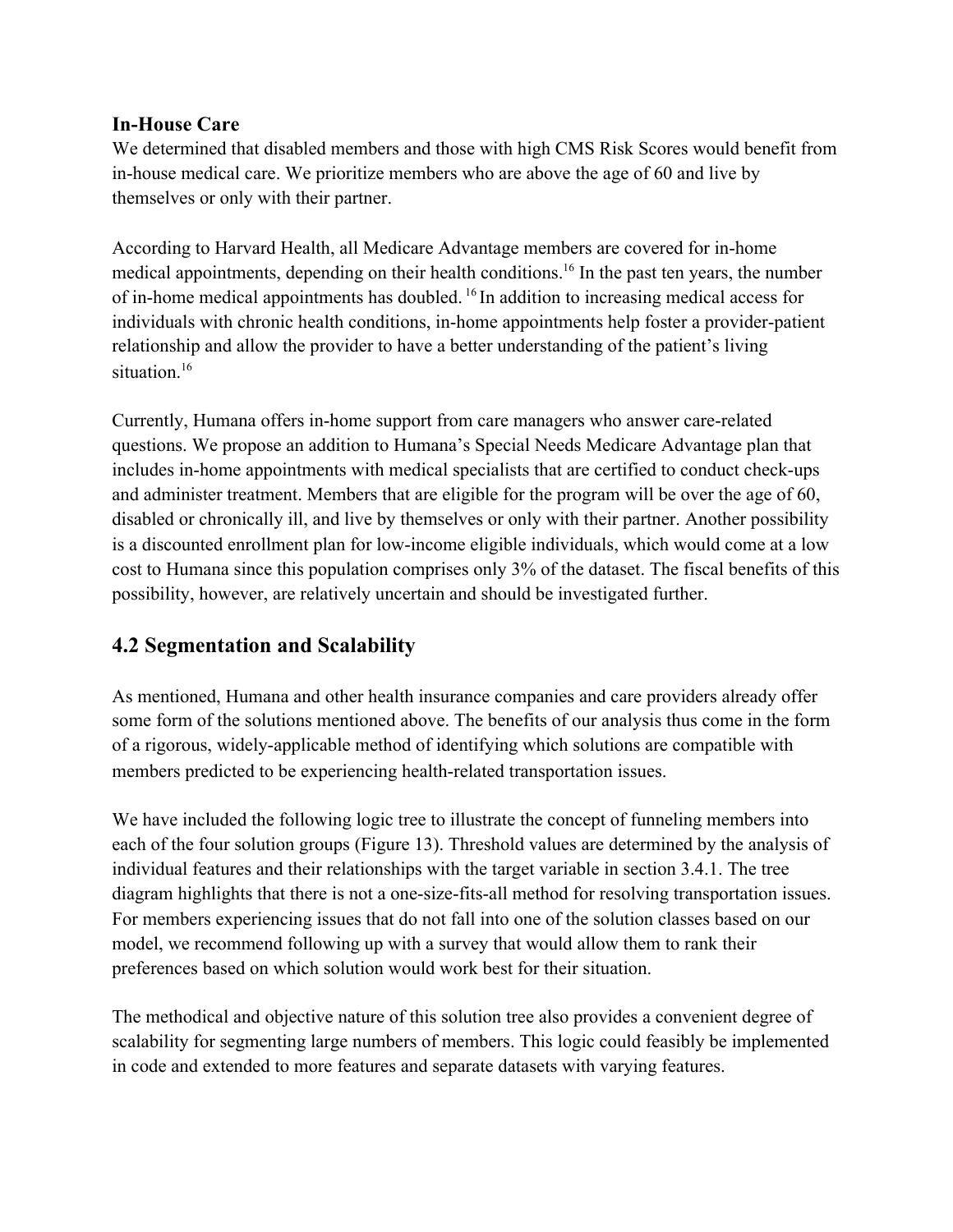

**Figure 13.** Solutions Logic Tree used to determine solutions on a member-by-member basis.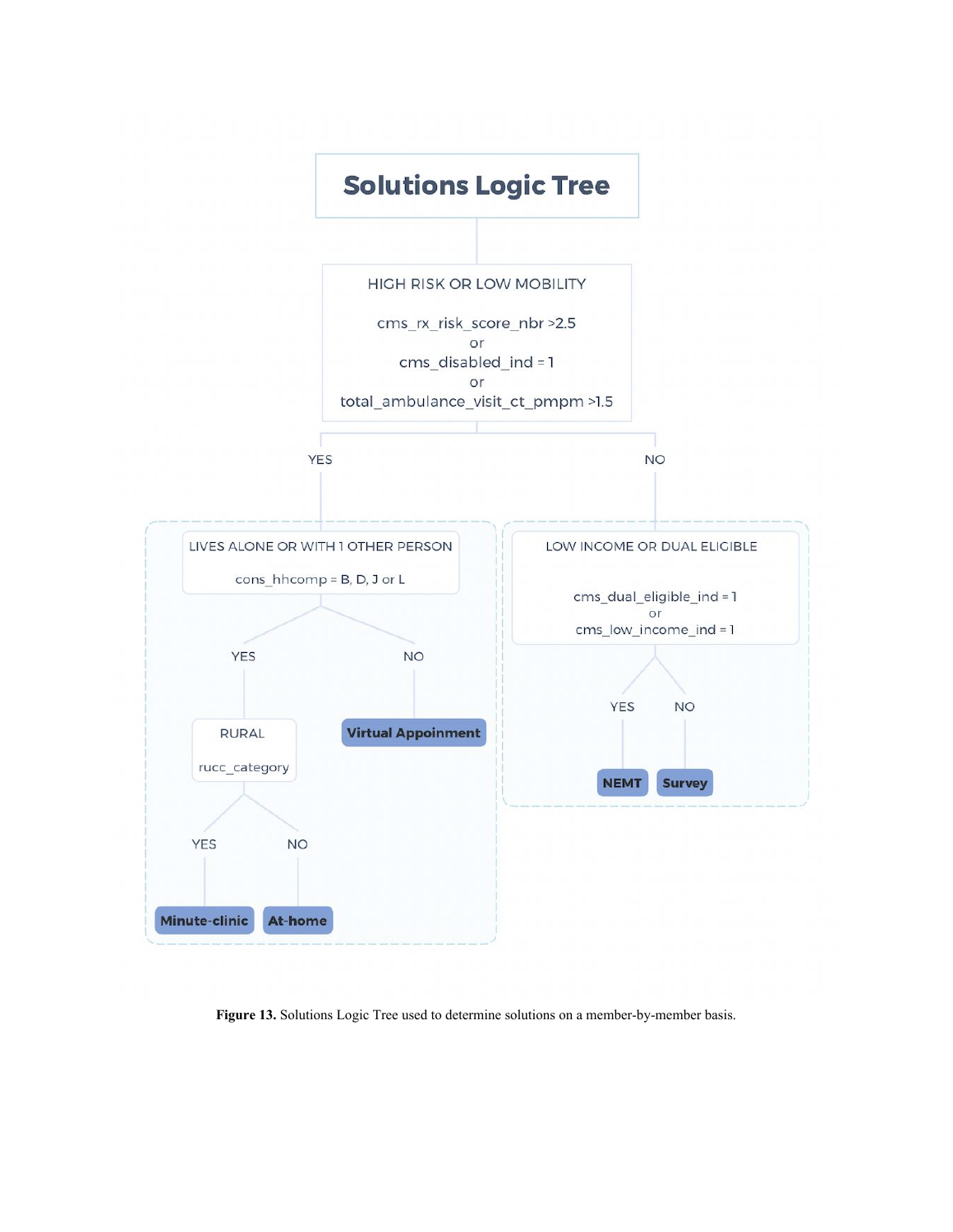#### **4.3 Next Steps**

#### **4.3.1 Identifying Geographic Hotspots**

After classifying members based on the solutions with which they are compatible, we propose a method of targeted solution implementation that would allow geographic "hotspots" to be identified. By identifying members of the same solution class in similar regions, Humana would be able to optimize the locations in which each of the proposed solutions could be rolled out. For example, it would be in Humana's best interest to roll out in-house care initiatives in areas with dense populations of members matching this solution, allowing individual specialists to service the maximum number of patients possible, keeping costs low. Similar methods could be used to determine how to best expand NEMT programs and how to determine where to implement new partnerships with retail clinics and urgent care centers. Our implementation of this hotspot identification was restricted by a lack of highly specific geographic data and the relatively sparse nature of this geographic data in the dataset—we had access only to zip code information, and roughly two thirds of members had no zip code value at all. The availability of more granular geographic data in a more exhaustive dataset would provide an even more promising means to move forward on the aforementioned solutions.

#### **4.3.2 Surveying Members**

As a follow-up to the above analysis, we recommend sending out a survey to members that experience transportation issues. This survey would inform them of the new proposed solutions and ask them to rank their preferences for what might help them with transportation while also potentially obtaining some of the aforementioned granular geographic data. With this information, we can iterate on feedback from members to create a more robust segmentation model.

# **5. CONCLUSION**

In predicting which of Humana's Medicare members were most likely to be experiencing health-related transportation issues, we filtered over 826 features down to 176 features for use in our machine learning models, ultimately determining that the Gradient Boosting Tree model, with an AUC score of 0.75, could predict transportation issues most accurately. By identifying individuals with transportation issues and noting key drivers of these outcomes, we generated business proposals such as virtual appointments, retail clinic and urgent care center partnerships, NEMT programs, and in-house care. Additionally, we generated a logic tree to help Humana segment customers for the purpose of applying different business strategies and using geographic data to optimize these strategies. For future considerations, Humana may start to collect feedback from members to iterate on this process and further refine its practice.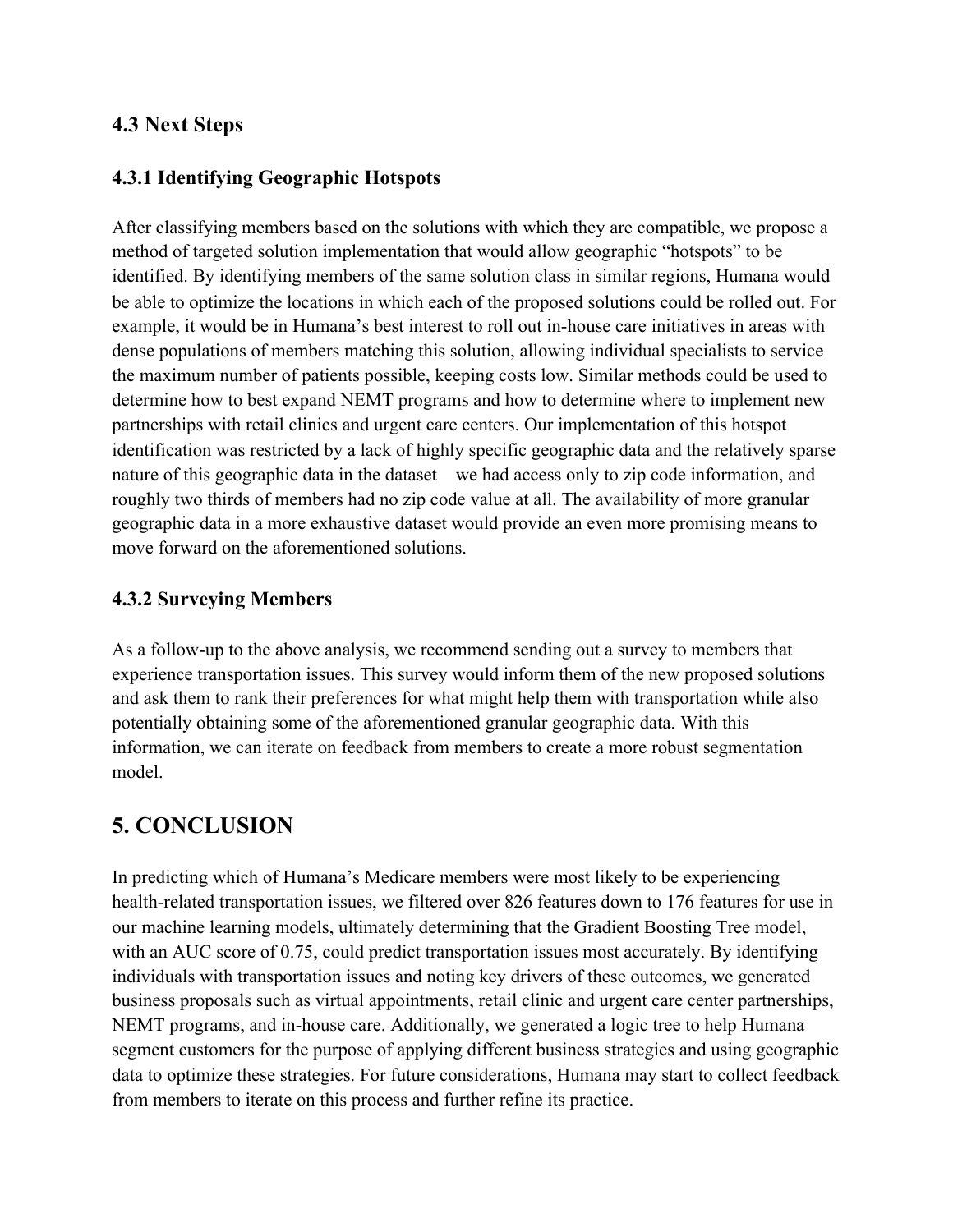# **6. APPENDIX**

| <b>Variable Name</b>                  | <b>Variable Description</b>                   |
|---------------------------------------|-----------------------------------------------|
| est age                               | Member age                                    |
| total ambulance visit ct pmpm         | Total number of ambulance visits per month    |
| cms_low_income_ind                    | Low income subsidy indicator from CMS         |
| cms rx risk score nbr                 | <b>CMS Medicare Rx Risk Score</b>             |
| cms disabled ind                      | Disability indicator                          |
| cms_tot_ma_payment_amt                | Total Medicare Advantage payment amount       |
| cons homstat Y                        | Homeowner indicator                           |
| cms dual eligible ind                 | Eligibility for both Medicare and Medicaid    |
| cons_hhcomp_B                         | Indicates if member lives only with partner   |
| betos m5d pmpm ct                     | Number of visits to a specialist per month    |
| total physician office visit ct pmpm  | Total number of physician visits per month    |
| submcc_men_depr_pmpm_ct               | Count of depression logical claims in a month |
| betos_m5c_pmpm_ct                     | Number of ophthalmology visits per month      |
| betos_t1a_pmpm_ct                     | Number of venipuncture lab tests per month    |
| mabh seg                              | Medicare Segmentation                         |
| total_er_visit_ct_pmpm                | Total number of ER visits per month           |
| mabh_seg_H2                           | Indicates member is auto-pilot participator   |
| rx_overall_pmpm_ct                    | Count of prescriptions per month              |
| credit num totalallcredit severederog | Number of all severe derogatory accounts      |
| submcc risk chol pmpm ct              | Number of hyperlipidemia claims per month     |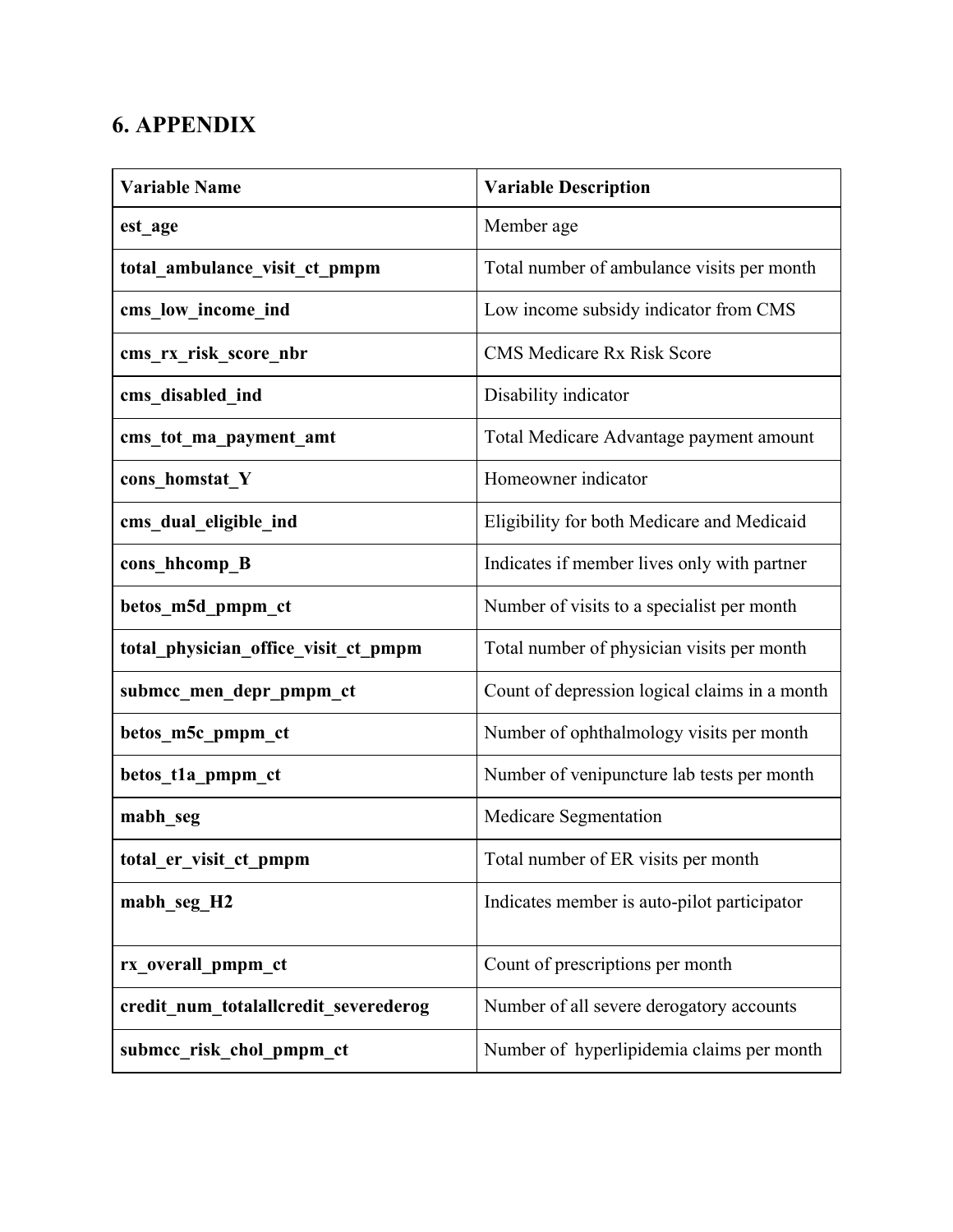# **7. REFERENCES**

1. Robert Wood Johnson Foundation. (n.d.). *Population Health | Humana | Social Determinants of Health*. Humana. Retrieved October 4, 2020 https://populationhealth.humana.com/social-determinants-of-health/

2. Coe, E. H. (2020, March 1). *Insights from McKinsey's Consumer Social Determinants of Health Survey*. McKinsey & Company. https://www.mckinsey.com/industries/healthcare-systems-and-services/our-insights/insights-fro m-the-mckinsey-2019-consumer-social-determinants-of-health-survey?reload

3. Humana, & Franklin, S. F. (2019, June). *Transportation Issue Biref*. Humana Population Health.

https://populationhealth.humana.com/wp-content/uploads/2019/08/BG\_Transportation-Issue-Bri ef\_1Q2019\_EXTERNAL.pdf

4. US Census Bureau. (2019, August 6). *Gazetteer Files*. The United States Census Bureau. https://www.census.gov/geographies/reference-files/time-series/geo/gazetteer-files.html

*5. Find and compare information about Hospitals | Hospital Compare*. (n.d.). Medicare. Retrieved September 28, 2020, from https://www.medicare.gov/hospitalcompare/search.html

6. Ibarra, A. B. (2017, March 7). *Are Virtual Doctor Visits Really Cost-Effective? Not So Much, Study Says*. Kaiser Health News. https://khn.org/news/are-virtual-doctor-visits-really-cost-effective-not-so-much-study-says/

7. *Humana and Walgreens to Open Additional In-store Partners in Primary Care Centers | Walgreens Newsroom*. (2019, July 30). Walgreens Newsroom. https://news.walgreens.com/press-releases/humana-and-walgreens-to-open-additional-in-store-pa rtners-in-primary-care-centers.htm

8. Robin M. Weinick, Rachel M. Burns and Ateev Mehrotra Many Emergency Department Visits Could Be Managed At Urgent Care Centers And Retail Clinics Health Affairs, 29, no.9 (2010):1630-1636 doi: 10.1377/hlthaff.2009.0748 https://www.healthaffairs.org/doi/full/10.1377/hlthaff.2009.0748

9. Francis, J. (2015, November 12). *Number of U.S. Retail Health Clinics Will Surpass 2,800 by 2017, Accenture Forecasts*. Accenture, from https://newsroom.accenture.com/news/number-of-us-retail-health-clinics-will-surpass-2800-by-2 017-accenture-forecasts.htm